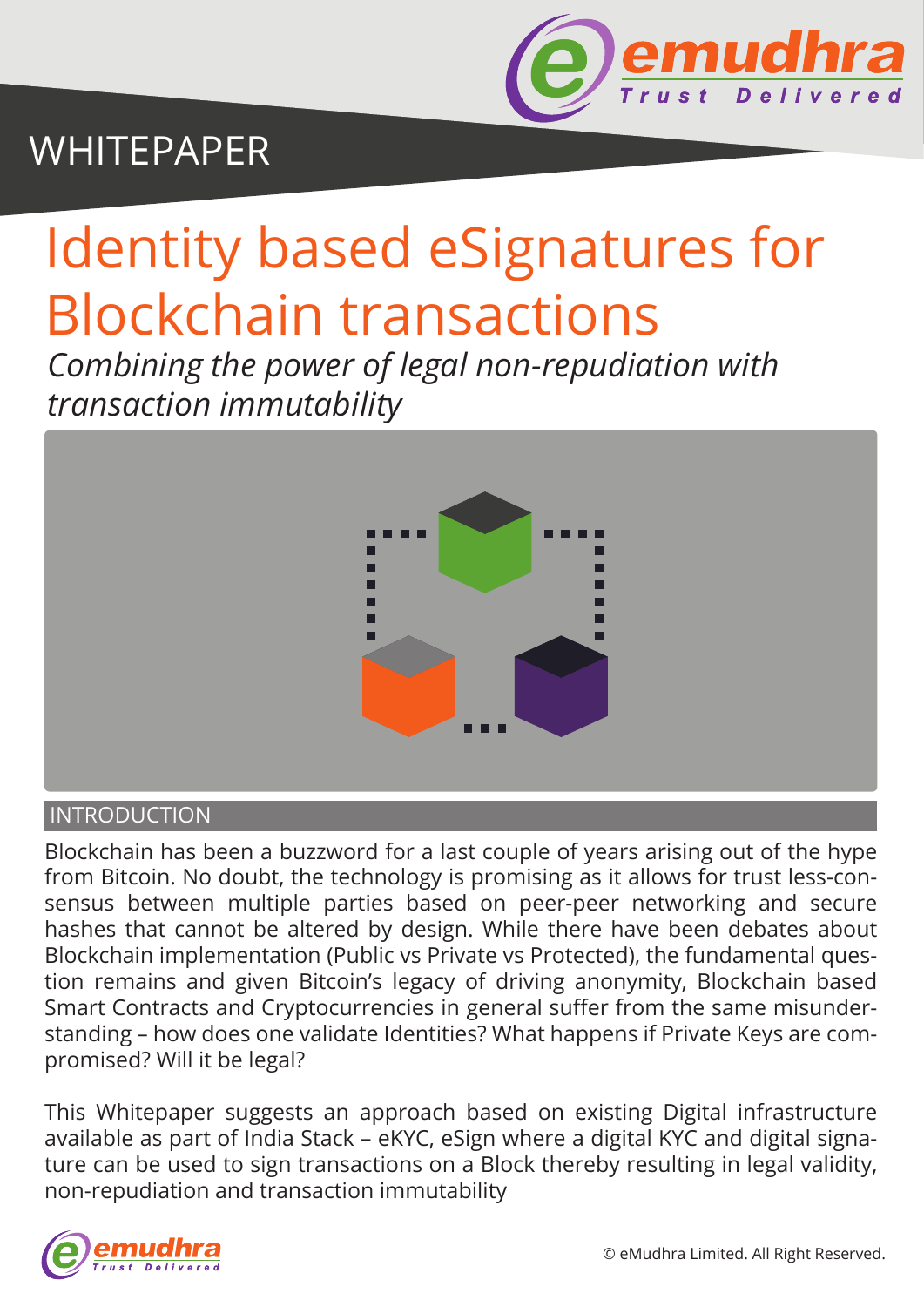### THE CHALLENGE

As Governments embark on the Digital Transformation journey, increasingly Blockchain is part of conversations for providing immediate consensus, real time information sharing and smart contracts which can trigger payments based on preset conditions. While a lot of this is still conceptual, practical implementations have largely been driven on two technologies – Ethereum and Hyperledger.

But in order for this technology to succeed, the biggest challenge is around identity verification and ability to prove ownership in the digital world. Social Identities are restrictive and subject to fraud. Regulators look for identities that are more trustworthy – Federated Government Id's, Bank Id's.

Also, the fact that in the current system, lost identities are recoverable. We can always a recover a stolen/lost Bank card while in Blockchain, if a private key is lost, access to assets on the corresponding Blockchain is lost forever.

If a malicious party gains access to keys, they can transfer assets to their account. Although transactions are registered on a Blockchain, there is no association of the Blockchain to a trusted identity. While anonymity is a strength of the technology, ability to marry it with verifiable identities and ensuring restricted access is what will drive Blockchain's adoption in the future.

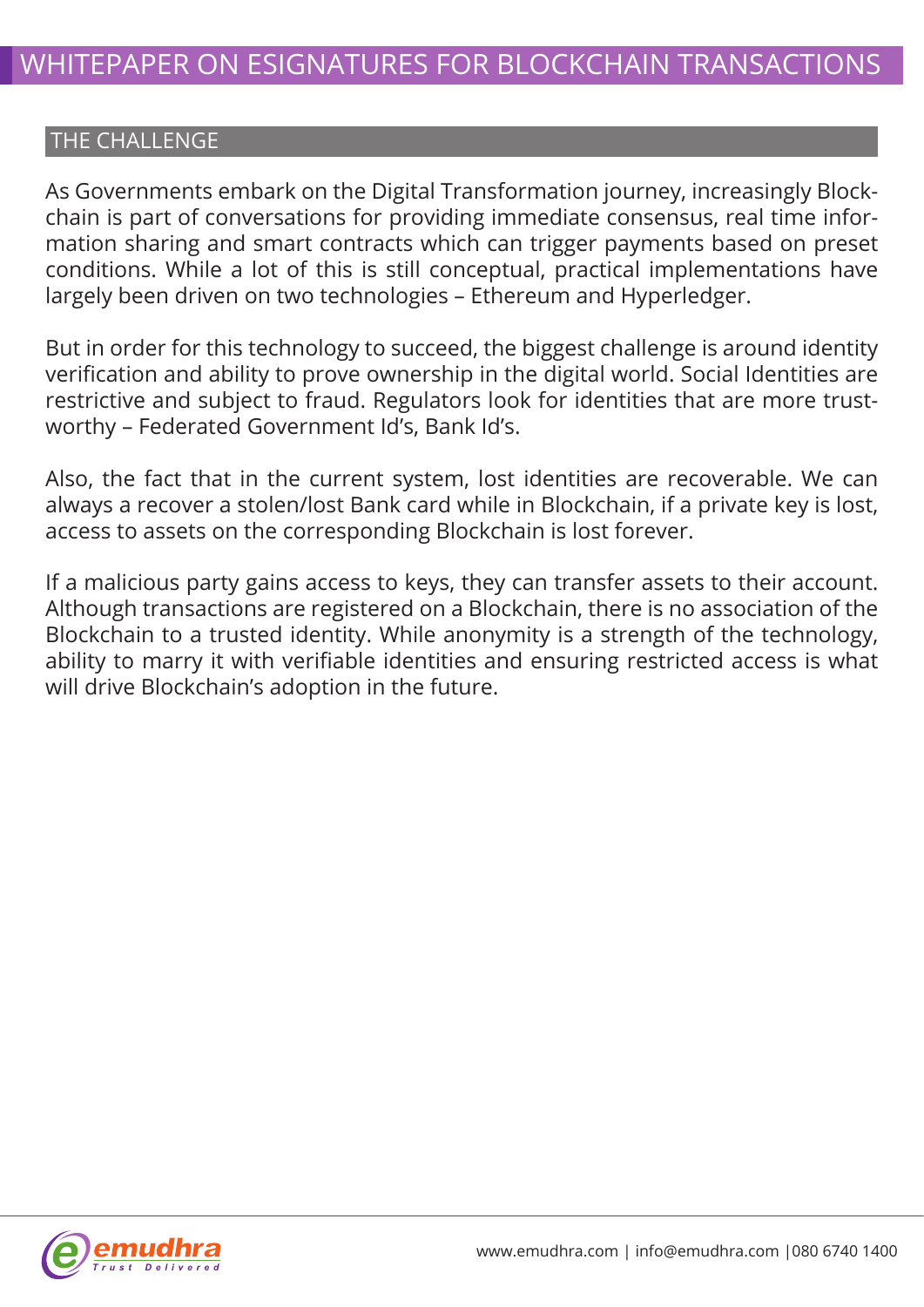#### **SOLUTION**

In India, AADHAAR (National ID) is issued to 1.3bn residents. A stack built of top of this allows of digital KYC retrieval and server side digital signatures issued by trust service provider like eMudhra under a regulated architecture.

These digital signatures are generated for each transaction requiring biometric/ mobile authentication for each transaction using the federated identity AADHAAR. After every transaction private keys are destroyed. This architecture is legally valid under the Information Technology Act giving sanctity to the use of Digital Signatures.

Extending this approach to Blockchain, as a Trust Service Provider eMudhra's approach is to leverage Federated identity combined with server side one time digital signatures to sign transactions on a Block. This results in a more secure system where identities are verified, transactions are traceable and transaction records are immutable.

So far, while a lot of projects are within specific domains such as Banking where identity verification is part of customer onboarding , such an architecture can cut across industries and be even used for cross border trade with mutual recognition of digital signatures in place where two parties need to rely on intermediaries for identity verification.

One would argue that this places dependence on a Trust Service Provider to manage keys but can a Blockchain other than Bitcoin exist without trusted parties? Will such a concept gain acceptance among regulators for large scale public use? These are questions that will get answered over the course of time as Blockchain evolves.